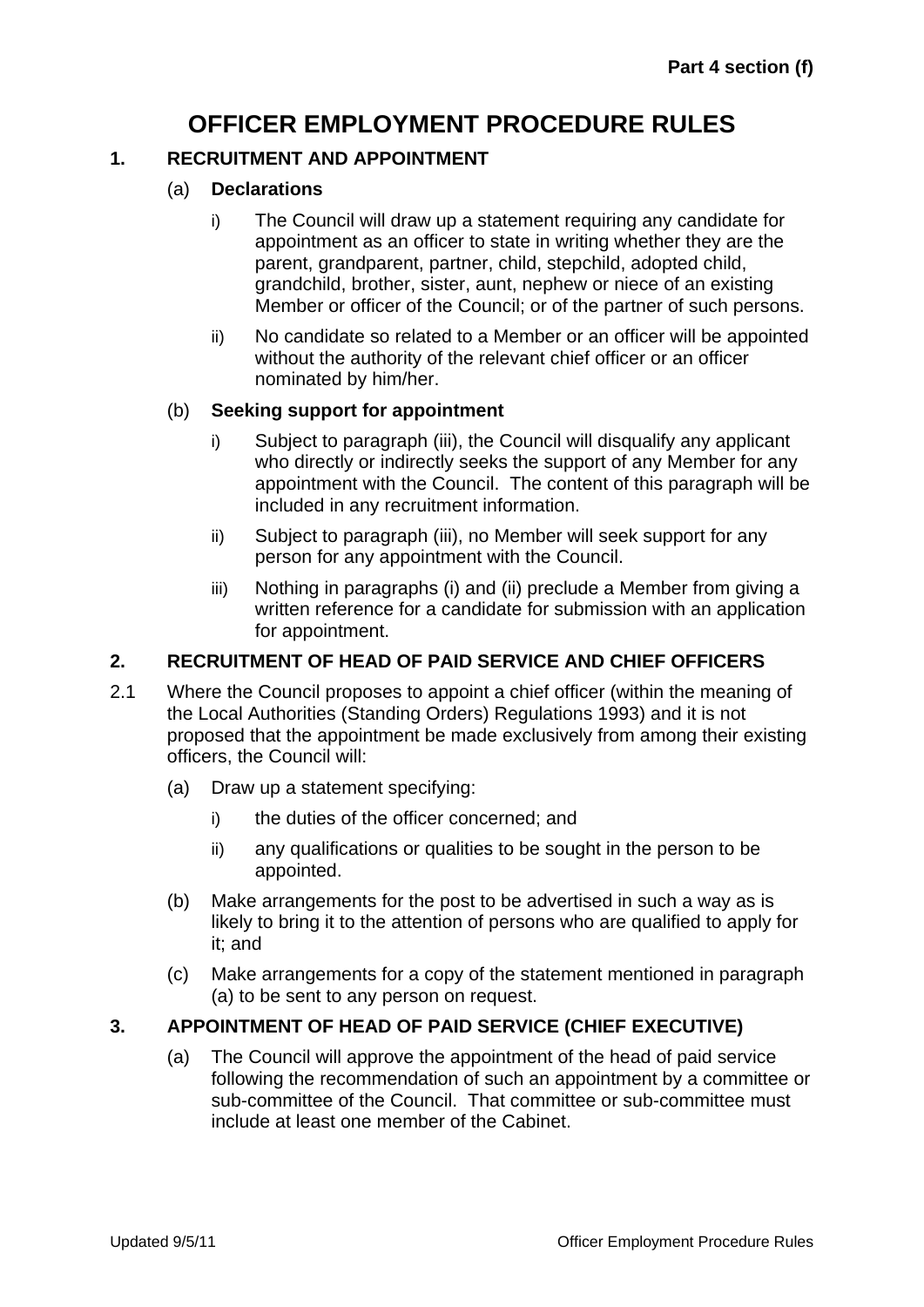(b) The Council may only make or approve the appointment of the head of paid service where no material or well-founded objection has been made by any member of the Cabinet.

# **4. APPOINTMENT OF CHIEF OFFICERS AND OTHER SENIOR OFFICERS**

- (a) A committee or sub-committee of the Council will appoint Chief Officers and Senior Officers to any posts above salary level Head of Service 1. That committee or sub-committee must include at least one member of the Cabinet. All other senior officers will be appointed by officers in accordance with the Delegations to Officers in Part 3 of the Constitution.
- (b) An offer of employment as a chief officer, non-statutory chief officer or deputy chief officer shall only be made where no well-founded objection from any member of the Cabinet has been received.

# **5. OTHER APPOINTMENTS**

- (a) **Officers below deputy chief officer.** Appointment of officers below deputy chief officers (other than any assistants to political groups) is the responsibility of the head of paid service and his/her nominee, and may not be made by Members.
- (b) **Assistants to political groups.** Any appointment of an assistant to a political group shall be made in accordance with the wishes of that political group.

## **6. DISCIPLINARY ACTION**

- (a) **Suspension.** The Head of Paid Service, Monitoring Officer and Chief Finance Officer may be suspended whilst an investigation takes place into alleged misconduct. That suspension will be on full pay and last no longer than two months.
- (b) **Independent person.** No other disciplinary action may be taken in respect of any of those officers except in accordance with a recommendation in a report made by a designated independent person.
- (c) Members will not be involved in the disciplinary action against any officer below deputy chief officer except where such involvement is necessary for any investigation or inquiry into alleged misconduct, though the Council's disciplinary, capability and related procedures, as adopted from time to time may allow a right of appeal to members in respect of disciplinary action.

# **7. DISMISSAL**

Members will not be involved in the dismissal of any officer below deputy chief officer except where such involvement is necessary for any investigation or inquiry into alleged misconduct, though the Council's disciplinary, capability and related procedures, as adopted from time to time may allow a right of appeal to members in respect of dismissals.

# **8. EQUAL OPPORTUNITIES**

The Council will publish and follow Equal Opportunities policies in relation to the recruitment of all staff.